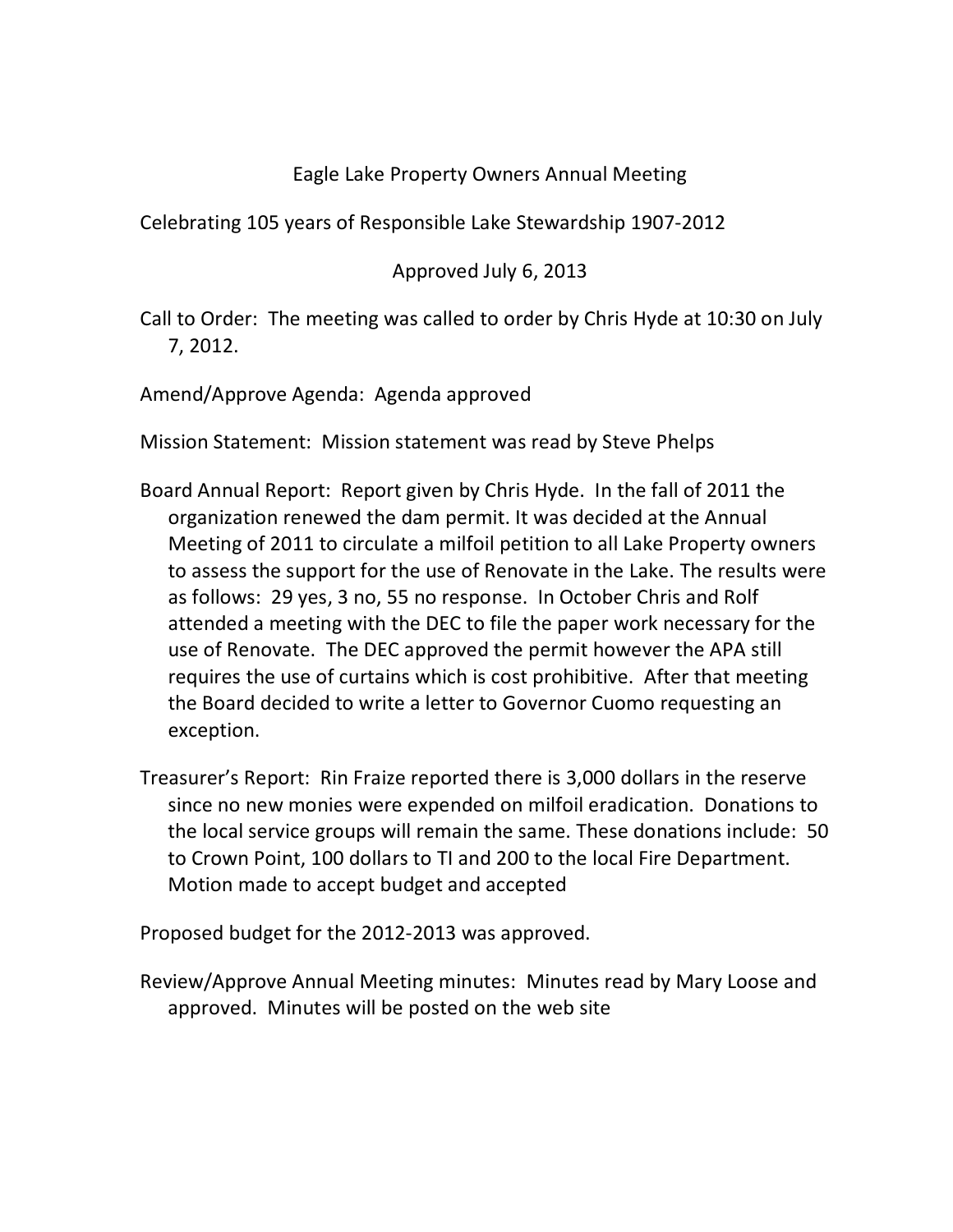- Rin Fraise: The town of TI will be drilling wells for its water supply and Gooseneck will remain as a reserve water supply. Due to the storm damage last fall the town received two million in federal funds.
- Rin Fraize was thanked by Chris for his 16 years of service. A hardy round of applause followed.

Nominations and Elections:

(Andy Belkevich will be replaced by Peter Popenchauk, Llyod Burroughs will serve for another three years, Chris Hyde agreed to serve as President, Steven Phelps as Vice President, Jeff Becker as treasurer, and Mary Loose as secretary. Slate was passed. Secretary passed one unanimous ballot

- Membership Committee: Membership is stable—58 regular, 4 associate members, and one business member.
- Adopt a Highway and Neighborhood Watch: Tonya Condon has continued with her work on cleaning the highway. Members were encouraged to help.
- Fish Stocking: Andy Belkevich Fish hatchery put in 900 brown trout and 200 fingerings. Several cases of Rabies have been noted at the Lake
- Water Quality: Paul and Lloyd Burroughs reported that they check every two weeks and we have such clarity in the water our milfoil can grow down to 30 feet. CSLAP handles all of the testing. They charge ELPO 350 for the testing. Eagle Lake is one of the Lakes they use for comparison. Due to the storm Irene the testing was not done but generally the results are good. All reports are on the web site.

Thanks to Rolf and Michael for maintaining the web site

Dam/Beavers: Jack Mulcay reported that the Beavers have two dams now. The dams have been cleaned out twice but the Beavers are active. Dam has been taken out at the spill way. However, it is a never ending battle. There are water snakes and black snakes at the Dam site.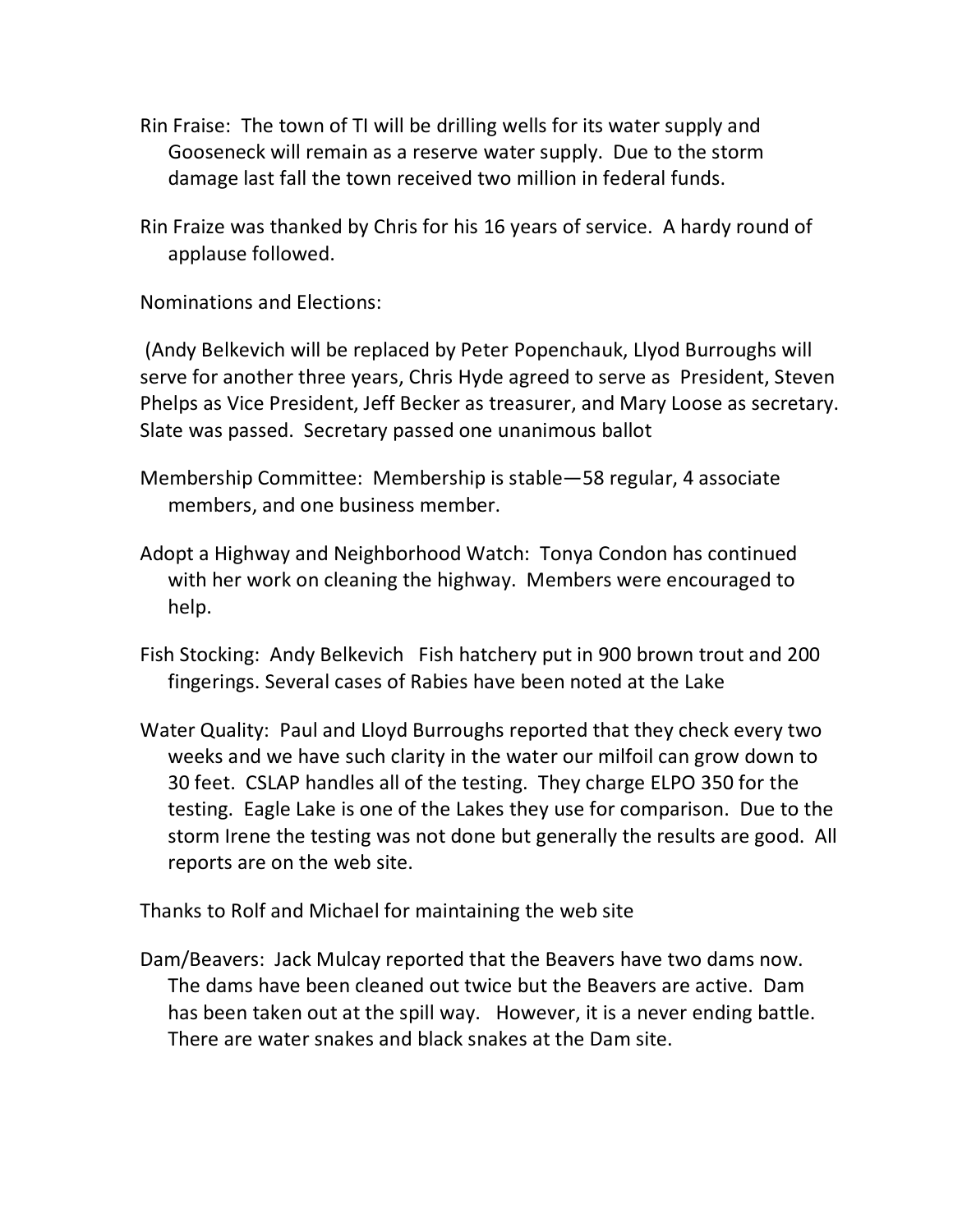Old Business:

- The Video made on Lyle Forrest property for a Dodge Car may be viewed via a link.
- There are imagines on the Adirondack web site—you can see your camp from space.
- Members were requested to send pictures of the Lake—old postcards, pictures, etc. They will be scanned and put on web site

New Business:

- Possible summer/fall meeting if needed to discuss milfoil project. Lake stewards an option?
- Canadian Geese problem: motion detectors work but fake swans don't. DEC banded the geese on the Burroughs boat launch but Llyod reported that the geese would not come back since they had such a bad experience—we can only hope this is the case. There is a one week permit to hunt geese sometime in the fall.
- The cause way at the bridge is deteriorating and getting worse but right now there are no plans to address the problem. The Lake Association does not want the bridge any higher. Any information we find out we will place on the web site. It is to our advantage to let the DEC know our position. Not wider, not higher, but we do need replacement of the water depth measurement.
- The association will keep the members posted as to the progress of the milfoil project. It is difficult to have Lake Stewards since we don't have enough individuals to monitor the site. The Lake association needs to have a place to place milfoil and information at the launch site. Clean your boat so as not to transport any milfoil. Warren County has a new transport law but nothing has happened in Essex County. There is a Boat wash area is in Crown Point and TI. Do clean your boats. On August  $16<sup>th</sup>$  there will be a Eurasian summit. It is opened to the public. Adirondack Lake Alliance